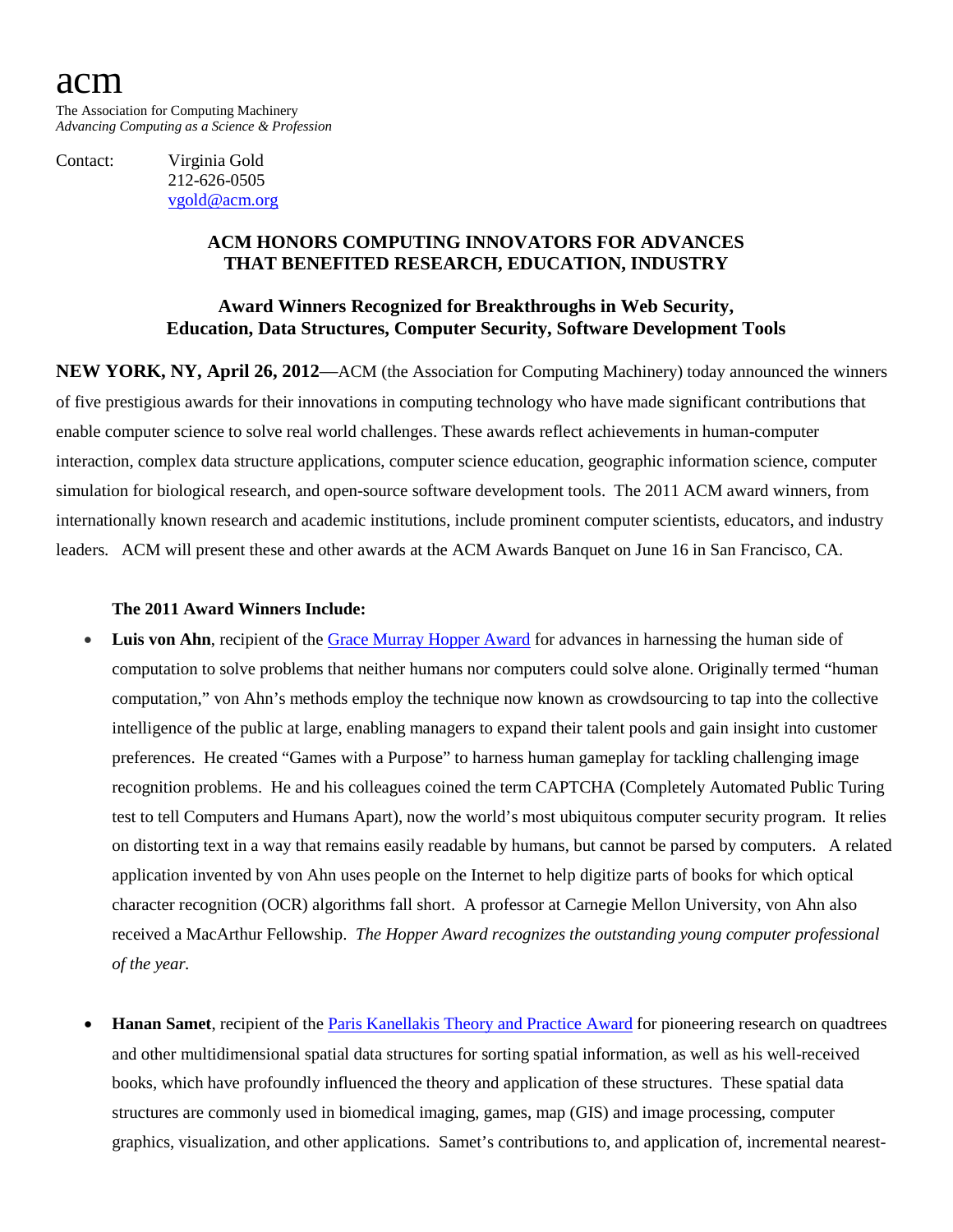neighbor search, spatial indexing, and spatial data mining exemplify the breadth of his work. Its impact can be seen in a wide array of practical applications including Google Earth, the world's most widely used graphics application. His recent book, *Foundations of Multidimensional and Metric Data Structures*, was an award winner in the Best Book Competition of the American Publishers Association's Professional and Scholarly Publishers Group. His Ph.D. thesis on formal proofs of correctness of compilers and the symbolic execution of compiled execution sequences was among the earliest contributions to the field that later became known as translation validation for compilers. He is the Founding Chair of the ACM Special Interest Group on Spatial Information (SIGSPATIAL). A professor at the University of Maryland, Samet is a Fellow of ACM, IEEE, AAAS and IAPR (International Association of Pattern Recognition), and winner of the 2009 UCGIS (University Consortium for Geographic Information Science) Award. *The Kanellakis Award honors specific theoretical accomplishments that significantly affect the practice of computing.*

- **Hal Abelson**, recipient of the [Karl V. Karlstom Outstanding Educator Award](http://awards.acm.org/karlstrom/) for innovative advances in curricula designed for students pursuing different kinds of computing expertise. Abelson fostered revolutionary changes in the teaching and learning process that de-emphasized programming language specifics and concentrated on the mathematical idea of abstraction as a fundamental concept in programming. To help the novice or general student of computer science, he developed the App Inventor for building applications on Android phones and tablets. He is a leader in the movement for open educational resources, and an advocate for the free exchange of intellectual property, thus promoting and democratizing education. A professor at Massachusetts Institute of Technology, Abelson is a Fellow of IEEE. He received MIT's Bose Award, the IEEE Computer Society Taylor L. Booth Education Award for continued contributions to the pedagogy and teaching of introductory computer science, and the ACM Special Interest Group on Computer Science Education (SIGCSE) Award for Outstanding Contributions to Computer Science Education. *The Karlstrom Award recognizes educators who advanced new teaching methodologies; effected new curriculum development in Computer Science and Engineering; or contributed to ACM's educational mission.*
- **Stephanie Forrest**, recipient of the [ACM/AAAI Allen Newell Award](http://awards.acm.org/newell/) for contributing new ways to address problems in computer science and biological sciences that provided new linkages between these fields. Forrest introduced ways for systems to model "self," leading to practical methods for detecting anomalous and malicious behavior. This work expanded to encompass building "artificial immune systems" for computers and networks that simulate the behavior of natural immune systems. Her research resulted in new approaches to human vaccine design and understanding viral replication. It also led to advances in automatic software fault correction, software (re)generation, and automated diversity for attack and flaw avoidance. A professor at the University of New Mexico, she is co-chair of the Science Board at the Santa Fe Institute, where she was vice president of Research. She was also a researcher with the Center for Nonlinear Studies at Los Alamos National Laboratory. *The Newell Award recognizes career contributions that have breadth within computer science, or that bridge computer science and other disciplines.*